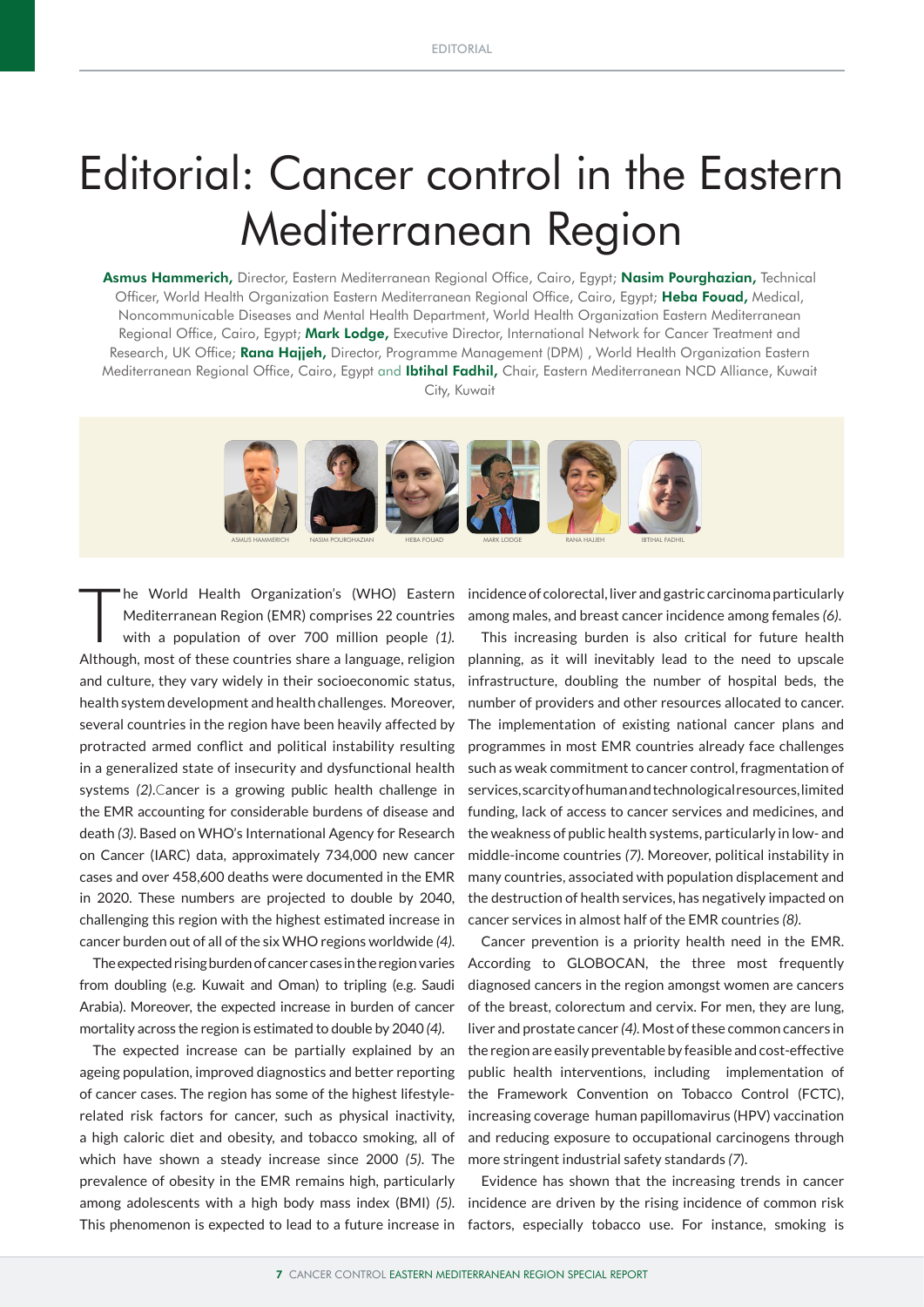estimated to have the second-highest population attributable fraction (14.9%) for cancer just below infections (15.3%) *(9)*. Unfortunately, tobacco use in the EMR is one of the highest compared to other WHO regions, with around 19% of adults in this region tobacco users, mostly men. Only one country (Iran) is on track to reach the tobacco reduction target by 2025 and four out of the six countries who are predicted to experience a rise in tobacco use are in the EMR (Egypt, Jordan, Lebanon and Oman) *(10, 11, 12).*

Despite all the challenges and setbacks, the region has experienced some promising developments. Populationbased cancer registration (PBCR) coverage has increased in the last two decades *(7)* in the EMR region. Moreover, considerable efforts over the last two decades by both civil society organizations (CSOs) and governments, focusing on improving public awareness have shown a positive impact on trends for cancer downstaging of breast cancer in several EMR countries *(13),* especially where cancer cases present at late stages. The recent campaign to eliminate Hepatitis C in Egypt and Pakistan will have major impact on the incidence of liver cancer in Egypt, and possibly in Pakistan.

For early detection of common cancers, which is critical for cancer control programmes in the region, there are two complementary approaches: cancer screening and early diagnosis. Implementation of these, varies substantially across the region. For instance, almost half of the EMR countries reported having organized population-based screening programmes for breast cancer, one-third and one-fifth of the countries reported having population-based organized cervical and colorectal cancer screening. Nevertheless, none of the screening programmes in the EMR have met the criteria to be considered as population-based, programmes and the majority lack most of the components of an organized screening programmes *(14, 15)*.

By contrast, the early diagnosis approach remains an effective key intervention in all countries in the EMR, considering the late presentation of most cancers. Therefore, early diagnosis measures need to be enhanced as a foundation and feasible approach to improving cancer curability and survival even in low-resources settings in the EMR *(15)*.

Whilst almost two thirds of the 22 countries in the EMR (68%) have PBCR for cancer registration, a considerable variation prevails across the region, both in cancer registry coverage and the quality of cancer data. there are still limitations for cancer registration in the region due to a shortage of funding, poor quality of data, population mobility and political instability that currently effect several EMR countries *(16).*

Paediatric oncology diagnostics and treatment interventions

and benefit packages. The lack of accurate and accessible data regarding childhood cancer incidence and outcomes is one of the significant challenges in identifying and implementing needed changes to improve care *(17)*. Within the context of the WHO Global Initiative for Childhood Cancer, in addition to the regional focus country, Morocco, six more countries in the region have recently been involved in accelerating their national childhood cancer programmes through a variety of childhood cancer projects engaging both CSOs and ministries of health. Significant efforts by civil society actors in the region have also contributed to the overall regional childhood cancer agenda.

As for cancer palliative care services, several initiatives have been developed in the region. Most EMR countries have not yet considered palliative care as a public health need and have not included it in their national health plans. The EMR has a vast variation in national laws, religious affiliations, and access to healthcare. As a result, there is great variability in palliative care policies and access to controlled medications, especially intravenous medications such as morphine or fentanyl. Most countries in the EMR have much lower consumption levels of opioids than the steadily rising global consumption levels. There are many reasons for this, the most significant reason being the lack of access to opioids for both patients and healthcare professionals *(18)*, but also other factors such as limiting prescription laws and misconceptions about the use of opioids for pain relief.

The availability of skilled healthcare workers to address all types of cancer care is a critical element for cancer management. More than half of countries in the region do not meet the minimum threshold of doctors, nurses and midwives per 10,000 population *(4)*. Problems are exacerbated by the migration of specialists to high-income countries and those who sometimes stay in these countries after completion of their training courses. Considering the increasing incidence of cancers in developing countries, the brain drain of specialists will shortly lead to serious challenges and shortcomings in the region *(19).*

The COVID-19 pandemic has further complicated the situation of cancer prevention and control in the region. It has adversely affected all cancer services, from planning to palliative care, in the low-income countries. According to a WHO survey in 2020, cancer services were reportedly disrupted in more than 40% of countries in EMR *(20)*. These disruptions of in cancer services, including the suspension of screening programmes, delays in diagnosis and treatment (including palliative care), are likely to exacerbate the current situation with an increase in advanced-stage diagnoses and, as a result, an increase of potentially preventable cancer remain poorly reflected in national cancer control programmes mortality. Whilst countries continue to mitigate the service